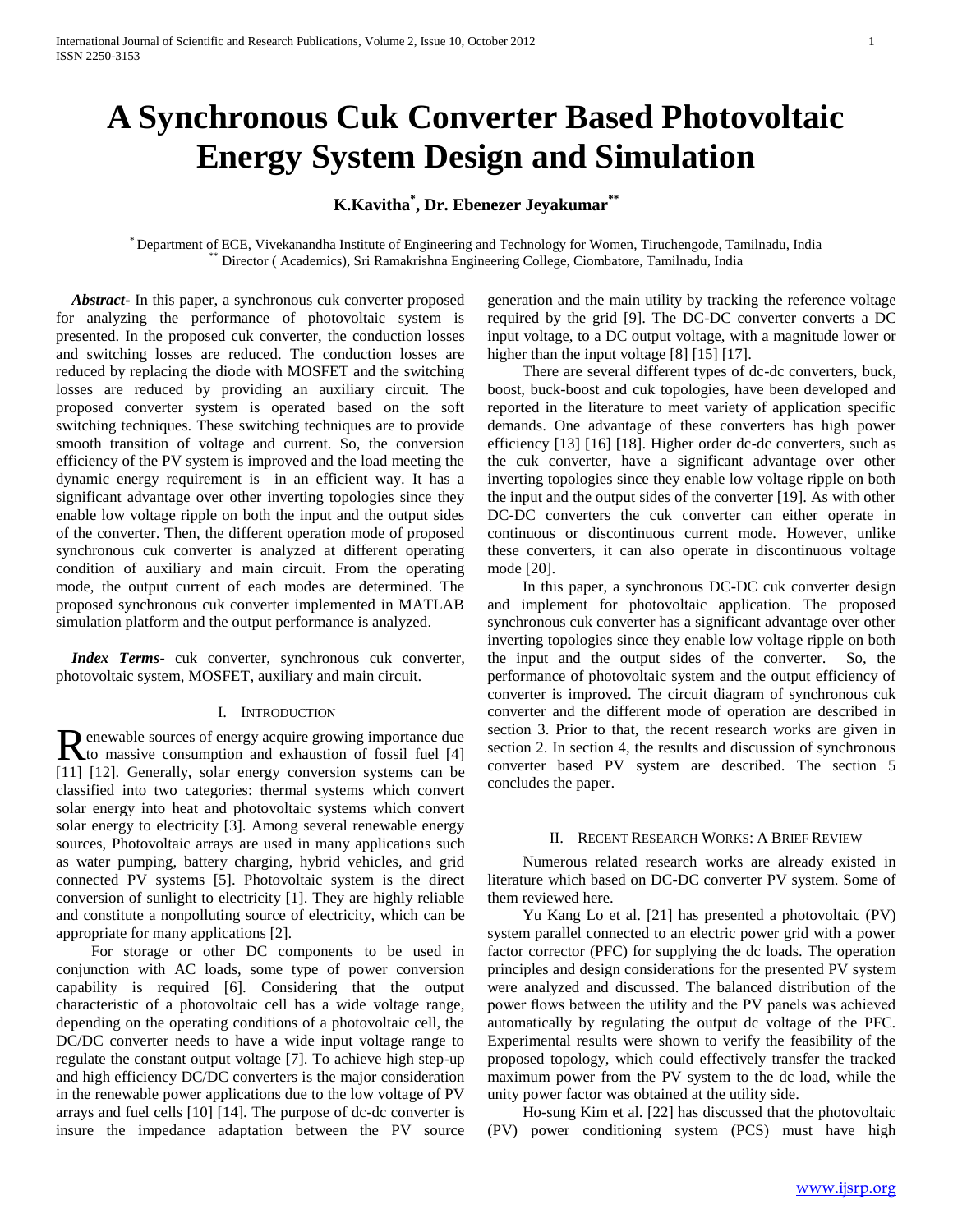conversion efficiency and low cost. Generally, a PV PCS uses either a single string converter or a multilevel module integrated converter (MIC). Each of these approaches has both advantages and disadvantages. For a high conversion efficiency and low cost PV module, a series connection of a module integrated DC–DC converter output with a photovoltaic panel was proposed. The output voltage of the PV panel was connected to the output capacitor of the fly-back converter. Thus, the converter output voltage was added to the output voltage of the PV panel. The isolated DC–DC converter generates only the difference voltage between the PV panel voltage and the required total output voltage. This method reduces the power level of the DC–DC converter and enhances energy conversion efficiency compared with a conventional DC–DC converter.

 Athimulam Kalirasu et al. [23] has presented simulation of open loop and closed loop controlled boost converter system for solar installation system. MATLAB models for open loop and closed loop systems were developed using the blocks of simulink and the same are used for simulation studies. The closed loop system was able to maintain constant voltage. These converters have advantages like reduced hardware and good output voltage regulation. Thus the boost converter was capable of improving the voltage level from 15 V to the required level.

 Arun K. Verma et al. [24] has investigated the solar power generation isolated portable system using a boost converter and a single stage sine wave boost inverter. The proposed configuration boosts the low voltage of photovoltaic (PV) array using a dc-dc boost converter to charge the battery at 96V and to convert this battery voltage into high quality 230V rms ac voltage at 50Hz for feeding autonomous loads without any intermediate conversion stage and a filter. A maximum power point tracking (MPPT) scheme was proposed with series connection of a dc–dc converter input with a PV panel for high efficiency.

 M. Vaigundamoorthi et al. [25] has analyzed and designed the high efficient modified soft controlled (ZVS-PWM) Active-Clamping Cuk (buck- boost type) converter to extract maximum power from solar Photo Voltaic (PV) module. The solar PV module, Maximum Power Point Tracking (MPPT), ZVS based Cuk converter have been modeled and simulated in MATLAB/Simulink. Using Perturb and Observer (PAO) algorithm, the maximum power was tracked from solar PV module. In order to reduce the switching losses across the switches, the soft switching has been implemented for all the three active switches of modified Cuk converter, resulting in high conversion efficiency at high-frequency operation, improved transient, and steady state response without significant increase in voltage and current stresses on switches.

 A.Kalirasu et al. [26] has presented simulation of open loop and closed loop controlled buck converter system for solar installation system. MATLAB models for open loop and closed loop systems are developed using the blocks of simulink and the same are used for simulation studies. The closed loop system is able to maintain constant voltage. This converter has advantages like reduced hardware and good output voltage regulation. The simulation results are in line with the theoretical predictions.

 W.M.Utomo et al. [27] has proposed a neural network control scheme of a DC-DC Buck-Boost converter to produce variable DC voltage source that would be applied on DC motor drives. In this technique, a back propagation learning algorithm was derived. The controller was designed to track the output voltage of the DC-DC converter and to improve performance of the Buck-Boost converter during transient operations. Furthermore, to investigate the effectiveness of the proposed controller, some operations such as starting-up and reference voltage variations were verified.

 The review of the recent research works reveals that, the DC-DC converter based photo voltaic (PV) energy system is applied various convenient applications. It converts one DC voltage level to another, by storing the input energy temporarily and then releasing that energy to the output at a different voltage. In the time of conversion process, the MOSFET switching frequency is increased so switching power loss is occurred. Therefore, the switching driver circuit is needed for driving the device without switching losses. In recently, the synchronous buck converter is used to reduce the switching loss in the main MOSFET over conventional dc-dc buck converter. The drawbacks of synchronous buck converter is that it converts only the limited range voltage, so it can be used only for low switching frequency applications. Also, in higher order application, the converter topologies have the disadvantage that the high voltage ripples are present on both the input and the output sides of the converter. Thus, a soft switching based converter is required for reducing the power loss.

 To overcome this problem, in this paper a synchronous cuk converter based PV system is proposed. The proposed cuk converter improves the performance of PV system so that the converter performance is also improved. In the proposed converter, the conduction loss is to be reduced by replacing the diode with MOSFET, but also switching losses is reduced by providing an auxiliary circuit. The proposed converter system is operated based on the soft switching techniques. These switching techniques are used to provide for smooth transition of voltage and current. So, the conversion efficiency of the PV system is improved and the load meeting the dynamic energy requirement is in an efficient way. The proposed synchronous cuk converter is have a significant advantage over other inverting topologies since they enable low voltage ripple on both the input and the output sides of the converter.

## III. PROPOSED SYNCHRONOUS CUK CONVERTER

 The proposed synchronous cuk converter is the extension of classical converter but, for making the synchronous operation, the auxiliary circuit is added. The structure of proposed synchronous cuk converter is illustrated in figure 1. In the proposed cuk converter, the input side and output side inductors are denoted as  $L_1$  and  $L_2$  respectively. The output capacitor and inductor acts as filter circuit providing only the DC component and filtering the AC component. Here, three MOSFETs are used as main switch as well as auxiliary switches which are denoted as  $S_1 S_1$  and  $S_2$ . The auxiliary switches  $S_1$  and  $S_2$  are parallel with the main switch. The resonant capacitor and resonant inductor are denoted as  $C_r$  and  $L_r$ . The resonant capacitor is charged at normal operation and it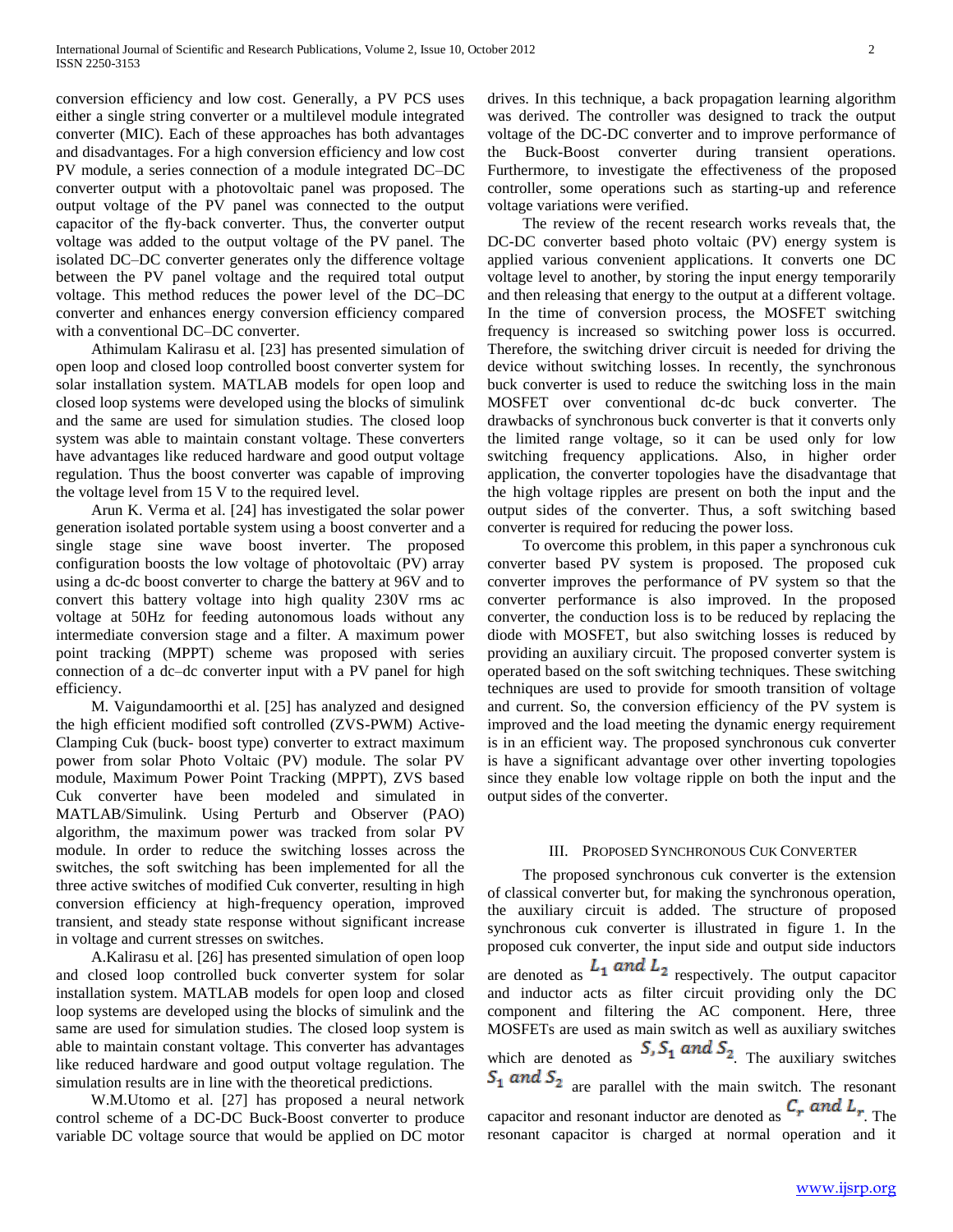discharges the voltage during abnormal operation and the diode is conducted. The resonant capacitor is providing the time delay and to minimize the switching losses of converter. So this synchronous converter can be used for high as well as low switching frequencies. The output voltage, current, resistance and capacitor are denoted as  $V_o, I_o, R_o$  and  $C_o$  respectively. Then, the current capacitor across the main circuit is denoted as  $C_r$ . The resistance across the MOSFETs  $S_1$ ,  $S_2$  and  $S_3$  are denoted  $r_{o,r_{o(1)}}$  and  $r_{o(2)}$  respectively. The proposed cuk converter circuit  $L_1$  gram is given as follo  $C_S$ ; them.  $L_2$ 



**Figure 1: Structure of Proposed Synchronous Cuk Converter.**

 From the above diagram, the main switch and auxiliary switch are not subjected to additional voltage stresses but the main switch has more current stress in comparison to the auxiliary one. The output inductor is chosen such that the output current is kept constant and the output capacitor is chosen in such a way that the output voltage remains constant and ripple free as well. The resonant capacitor and resonant inductor are calculated as following formula.

$$
C_r = \frac{l_{in(max)}T_D(a-1)^2}{V_o(1 + \frac{\pi(a-1)}{2})}
$$
  
\n
$$
L_r = \frac{V_oT_D}{l_{in(max)}(1 + \frac{\pi(a-1)}{2})}
$$
 (1)

Where,  $I_D$  is the delay time and  $\alpha$  is the stress factor. Then, the above circuit is converted into equivalent circuit model and from the model, the output current is calculated by following formula.

$$
I_o = I_s - \frac{1}{v_s} \left( r_o + r_{o(1)} + r_{o(2)} + j\omega L_r + \frac{1}{j\omega} \cdot \left( \frac{1}{c_r} + \frac{1}{c_s} \right) \right)
$$
  
(3)

 Then, the values of resonant capacitor and resonant inductor are substituted in equation (3), and the modified equation is given as following formula.

$$
I_o = I_s - \frac{1}{v_s} \left( r_o + r_{o(1)} + r_{o(2)} + j\omega \left( \frac{v_o \tau_D}{l_{in(max)} \left( 1 + \frac{\pi(a-1)}{2} \right)} \right) + \frac{1}{j\omega} \left( \frac{\left( v_o \left( 1 + \frac{\pi(a-1)}{2} \right) \right)}{l_{in(max)} \tau_D(a-1)^2} + \frac{1}{c_s} \right) \right)
$$
\n(4)

 The output resistance of MOSFET is varied in two different operating points. The two operating points are linear and saturation. In these two different operating points, the output resistance values are tabulated as follows.

**Table I: MOSFET Output Resistance.**

| Operating<br>Points | $r_{o}$ | $r_{o(1)}$                                                                                                                           | $r_{o(2)}$                 |
|---------------------|---------|--------------------------------------------------------------------------------------------------------------------------------------|----------------------------|
| Linear              |         | $K(V_{GS} - V_S)$ $K_{(1)}(V_{GS(1)} - V_S)$                                                                                         | $K_{(2)}(V_{GS(2)}-V_{S})$ |
| Saturation          |         | $K\big(V_{GS}-V_S\big)\lambda\big \ K_{(1)}\big(V_{GS(1)}-V_S\big)\lambda_{(1)}\ \big \ K_{(2)}\big(V_{GS(2)}-V_S\big)\lambda_{(2)}$ |                            |

## **3.1. Different Operating Modes of Proposed Synchronous Cuk Converter**

 The different operating modes are derived from the equivalent circuit model of synchronous cuk converter. The operating modes are based on zero-voltage switching (ZVS) and zero-current switching (ZCS). These operating modes are selected by the main and auxiliary MOSFET switching. As per the operation of main and auxiliary circuit, the operating modes of synchronous cuk converter are categorized into eight modes. The circuit diagrams of eight modes are illustrated as follows.

## **Mode I:**

 In the mode I operation, the main circuit MOSFET is ZVS and the auxiliary circuit MOSFET  $2$  is also ZVS. But, in the second auxiliary circuit, the MOSFET diode is only ZCS. Then, in mode I, the resonant capacitor  $C_r$  and resonant inductor  $L_r$ are conducted. The mode  $\overline{I}$  operation equivalent circuit is given below. As per the conduction of equivalent circuit, the output current expression of mode I is given as follows.

$$
I_o = I_s - \frac{1}{v_s} \left( r_{o(1)} + j\omega \left( \frac{v_o \tau_D}{l_{in(max)} \left( 1 + \frac{\pi(a-1)}{2} \right)} \right) + \frac{1}{j\omega} \left( \frac{\left( v_o \left( 1 + \frac{\pi(a-1)}{2} \right) \right)}{l_{in(max)} \tau_D (a-1)^2} \right) \right)
$$
\n(5)

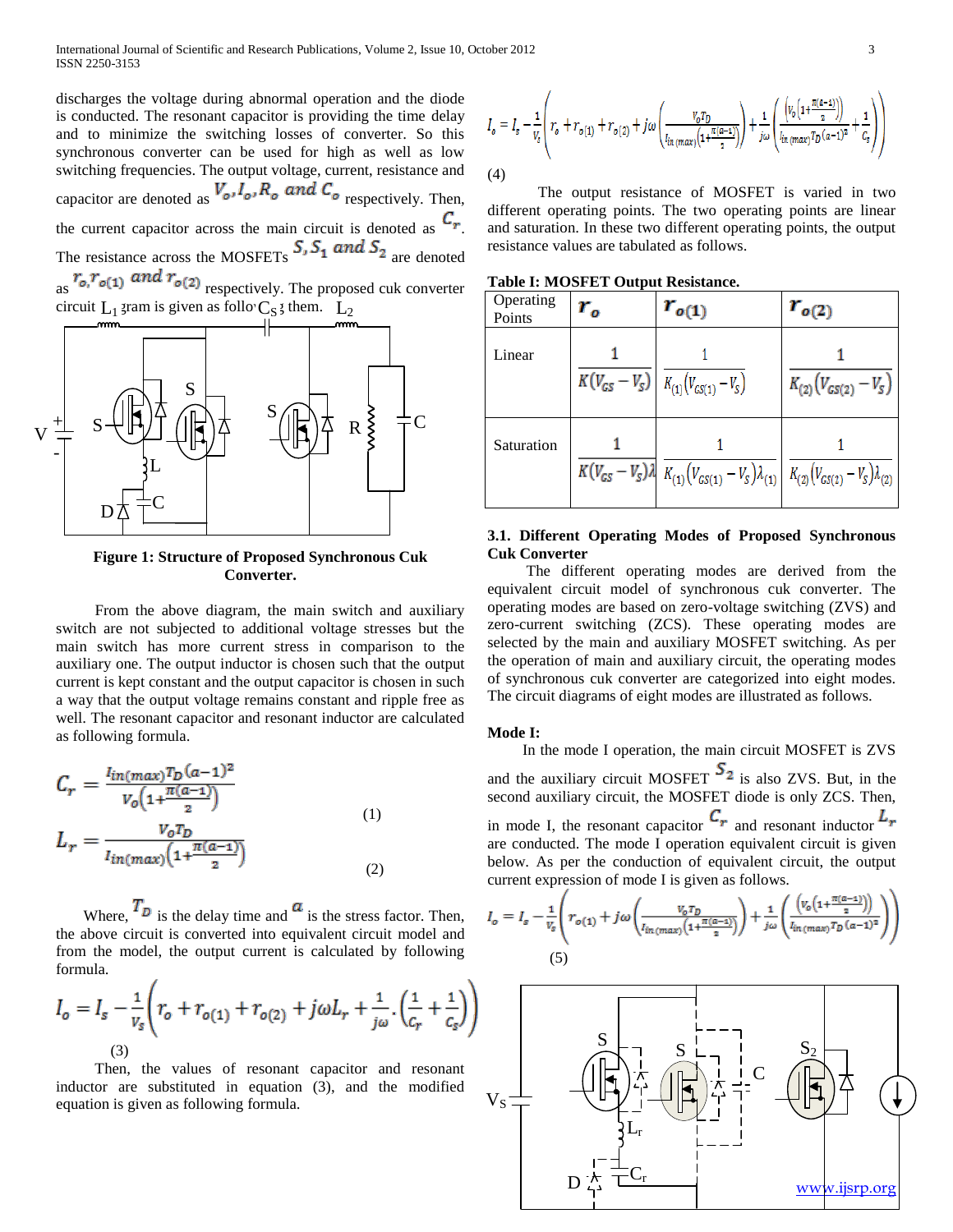### **Figure 2: Equivalent Circuit of Mode I.**

## **Mode II:**

 In mode II, the auxiliary circuit diodes are not conducted but, the MOSFET  $S_1$  and  $S_2$  are ZCS. Also, the resonant capacitor and resonant inductor are activated. The main circuit components go to ZVS. The current capacitor across the main circuit is not charged. The equivalent circuit model of mode II operation is given below. From the equivalent circuit model, the

output current  $\mathbf{z}_0$  expression is developed and it is given as follows.

(6)

Mode III:

$$
I_o = I_s - \frac{1}{v_s} \left( r_{o(1)} + r_{o(2)} + j\omega \left( \frac{v_o \tau_D}{i_{n(max)} \left( 1 + \frac{\pi(a-1)}{2} \right)} \right) + \frac{1}{j\omega} \left( \frac{\left( v_o \left( 1 + \frac{\pi(a-1)}{2} \right) \right)}{i_{n(max)} \tau_D (a-1)^2} \right)}{v_o \left( 1 + \frac{\pi(a-1)}{2} \right)} \right)
$$



**Figure 3: Equivalent Circuit of Mode II.**

 In mode III, the auxiliary circuit diodes are not conducted but, the MOSFET  $S_1$  is ZCS and the MOSFET  $S_2$  is ZVS. Also, the resonant capacitor and resonant inductor are activated. The main circuit MOSFET goes to ZVS and the MOSFET diode is conducted. The current source capacitor across the main circuit is not charged. The equivalent circuit model of mode III operation is given below. From the equivalent circuit model, the output

current  $I_{\circ}$  expression is developed and it is given as follows.

$$
I_o = I_s - \frac{1}{v_s} \left( r_{o(1)} + j\omega \left( \frac{v_o \tau_D}{l_{in(max)} \left( 1 + \frac{\pi(a-1)}{2} \right)} \right) + \frac{1}{j\omega} \left( \frac{\left( v_o \left( 1 + \frac{\pi(a-1)}{2} \right) \right)}{l_{in(max)} \tau_D (a-1)^2} \right) \right)
$$
  
(7)



## **Figure 4: Equivalent Circuit of Mode III.**

## **Mode IV:**

 In mode IV, the auxiliary circuit diodes are not conducted but, the MOSFET  $S_1$  is ZCS and the MOSFET  $S_2$  is ZVS. Also, the resonant capacitor and resonant inductor are activated. The main circuit MOSFET goes to ZCS and the MOSFET diode is not conducted. The current source capacitor across the main circuit is not charged. The equivalent circuit model of mode IV operation is given below. From the equivalent circuit model, the

output current  $I_o$  expression is developed and it is given as follows.

$$
I_o = I_s - \frac{1}{v_s} \left( r_o + r_{o(1)} + j\omega \left( \frac{v_o r_D}{l_{in \, (max)} \left( 1 + \frac{\pi(a - 1)}{2} \right)} \right) + \frac{1}{j\omega} \left( \frac{\left( v_o \left( 1 + \frac{\pi(a - 1)}{2} \right) \right)}{l_{in \, (max)} r_D \left( a - 1 \right)^2} \right) \right)
$$
\n(8)



**Figure 5: Equivalent Circuit of Mode IV.**

## **Mode V:**

 In mode V, the auxiliary circuit MOSFET diodes one is conducted and other is not conducted but, the MOSFET  $S_1$  and  $S_2$  are ZVS. Also, the resonant capacitor and resonant inductor are activated. The main circuit MOSFET goes to ZCS and the MOSFET diode is not conducted. The current source capacitor across the main circuit is not charged. The equivalent circuit model of mode V operation is as follows. From, the equivalents

circuit the model, the output current  $\mathbf{I}_o$  expression is developed and it is given as follows.

$$
I_o = I_s - \frac{1}{v_s} \left( r_o + j \omega \left( \frac{v_o \tau_D}{l_{in \ (max)} \left( 1 + \frac{\pi (a - 1)}{2} \right)} \right) + \frac{1}{j \omega} \left( \frac{\left( v_o \left( 1 + \frac{\pi (a - 1)}{2} \right) \right)}{l_{in \ (max)} \tau_D \left( a - 1 \right)^2} \right) \right)
$$

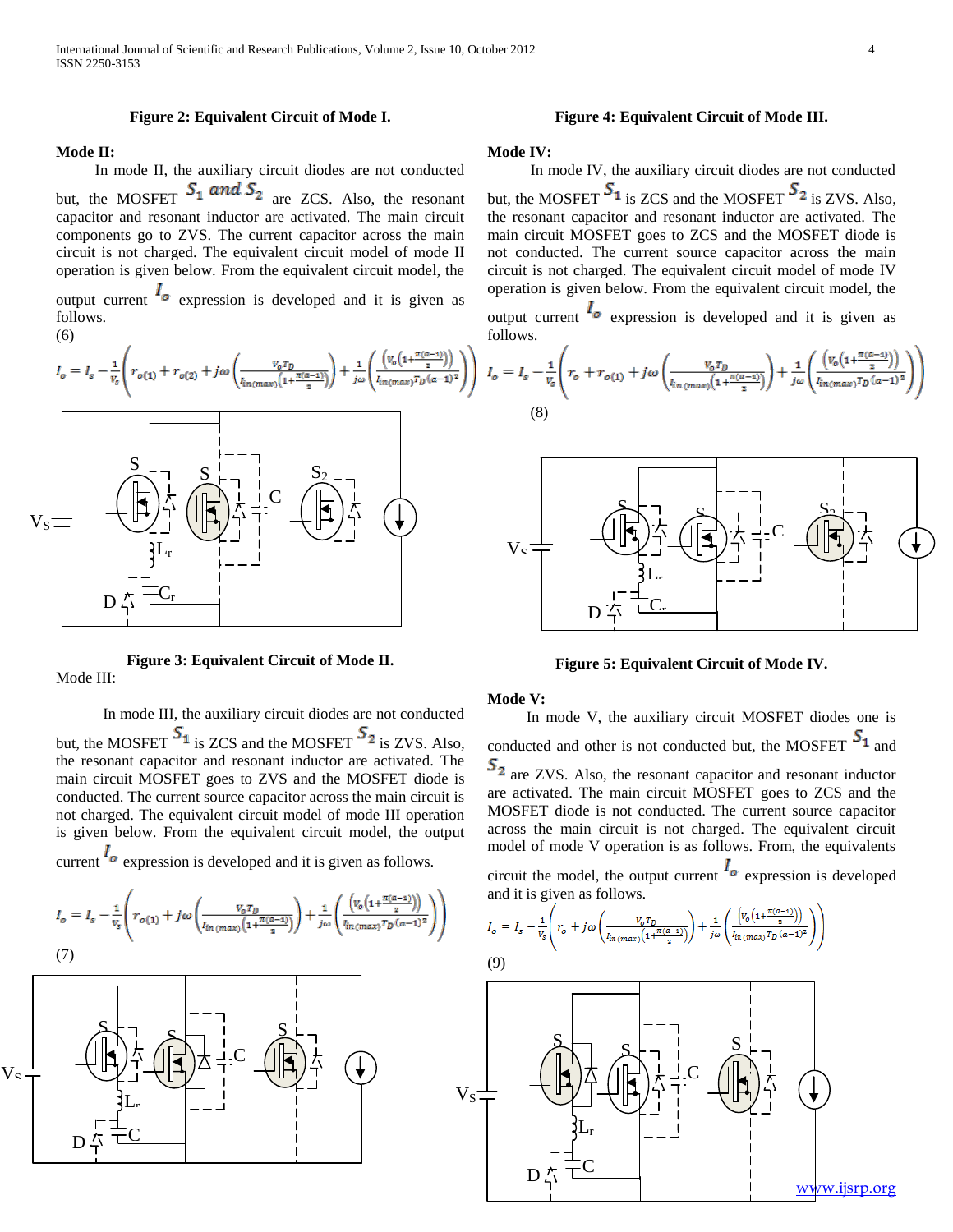## **Figure 6: Equivalent Circuit of Mode V.**

## **Mode VI:**

In mode VI, the auxiliary circuit MOSFET diodes are not

conducted, the MOSFET  $S_1$  and  $S_2$  are ZVS. Also, the resonant capacitor and resonant inductor are inactivated. The main circuit MOSFET goes to ZCS and the MOSFET diode is not conducted. The current source capacitor across the main circuit is not charged. The equivalent circuit model of mode VI operation is as

follows. From the equivalent circuit model, the output current  $I_{\circ}$ 



**Figure 7: Equivalent Circuit of Mode VI.**

#### **Mode VII:**

 In mode VII, the auxiliary circuit MOSFET diodes are not conducted, the MOSFET  $S_1$  and  $S_2$  are ZVS. Also, the resonant capacitor is activated and resonant inductor is inactivated. Due to the reason, the auxiliary circuit diode is conducted. The main circuit MOSFET goes to ZVS and the MOSFET diode is not conducted. The current source capacitor across the main circuit is not charged. The equivalent circuit model of mode VII operation is as follows. From the equivalent circuit model, the output

current  $I_o$  expression is developed and it is given as follows.



## **Figure 8: Equivalent Circuit of Mode VII.**

#### **Mode VIII:**

 In mode VIII, the auxiliary circuit MOSFET diodes are not conducted; the MOSFET  $S_1$  is ZVS and MOSFET  $S_2$  is ZCS. Also, the resonant capacitor and resonant inductor are inactivated. The main circuit MOSFET goes to ZVS and the MOSFET diode is not conducted. The current source capacitor across the main circuit is not charged. The equivalent circuit model of mode VIII operation is as follows. From the equivalent

circuit model, the output current  $\frac{I_o}{I_o}$  expression is developed and



**Figure 9: Equivalent Circuit of Mode VIII.**

#### IV. RESULTS AND DISCUSSION

 The proposed synchronous DC-DC cuk converter was designed and simulated in MATLAB working platform. Then, the performance of synchronous cuk converter was tested with photovoltaic renewable energy system. The simulink model of synchronous cuk converter and the simulink model of cuk converter with photovoltaic system are illustrated in Fig.10 and Fig 11 respectively. From the model, the main MOSFET output voltage, and the output current performance are given in Figure 14 and 15 respectively. The V-P characteristics and V-I characteristics of PV system are illustrated in Figure 12 and 13. The implementation parameters of the proposed model are tabulated as follows.

#### **Table I: Implementation Parameters.**

| Component | Parameters                                           | Values |
|-----------|------------------------------------------------------|--------|
| PV System | circuit<br>Short<br>$\frac{C}{2}$ current $(I_{sc})$ | 5.45A  |
|           | circuit<br>Open<br>voltage $(V_{oc})$                | 22.2V  |
|           | ' max<br>Current at                                  | 4.95A  |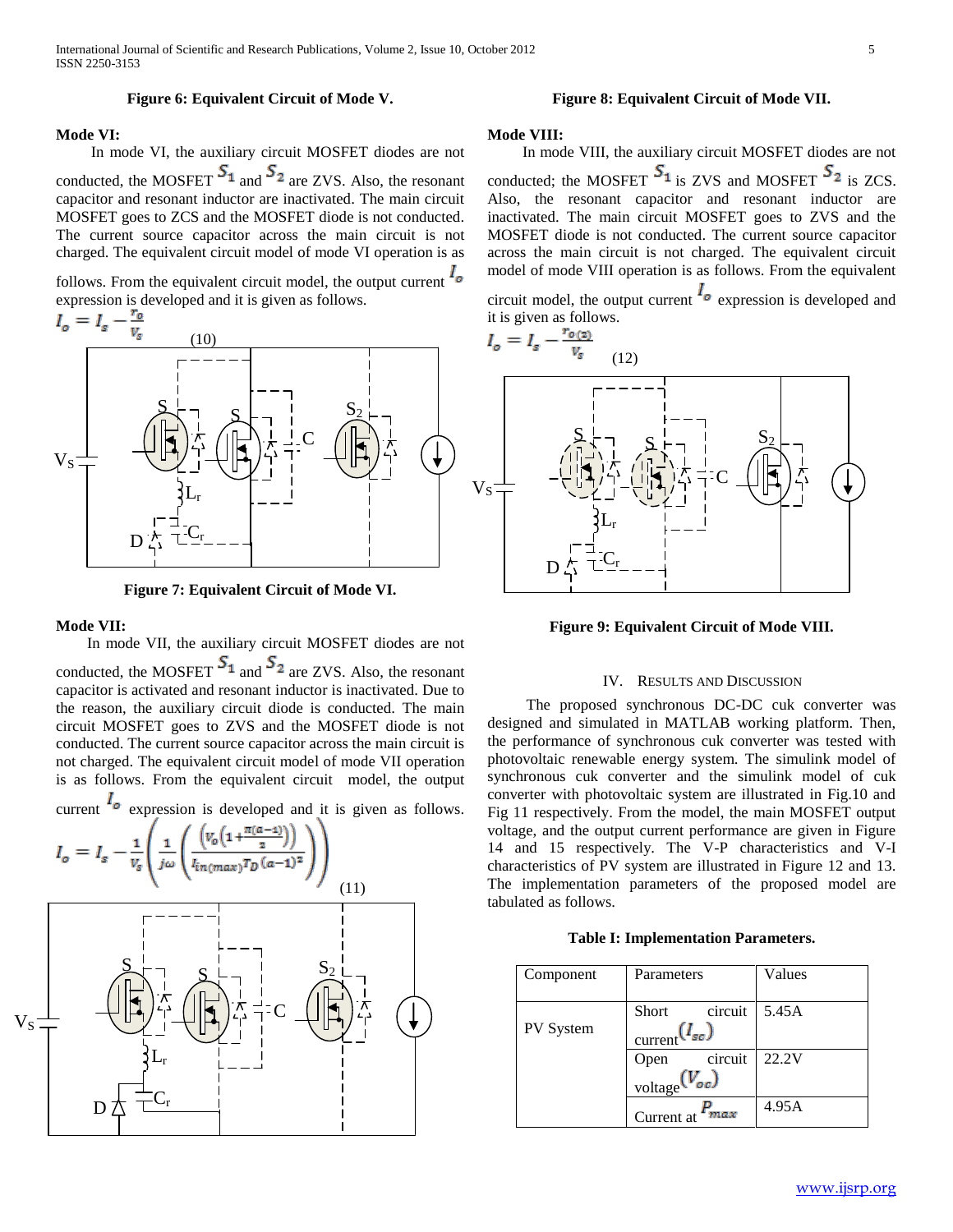International Journal of Scientific and Research Publications, Volume 2, Issue 10, October 2012 6 ISSN 2250-3153

|               | Voltage at <sup>F</sup> max                        | 17.2V         |
|---------------|----------------------------------------------------|---------------|
|               | FET resistance                                     | $0.1$ Ohms    |
| <b>MOSFET</b> | $(R_{on})$                                         |               |
|               | Internal<br>diode                                  | $0.01$ Ohms   |
|               | $\frac{\text{resistance}}{R_d}$                    |               |
|               | Snubber                                            | 1e5 Ohms      |
|               | $\frac{\text{resistance}}{\text{Resistance}}(R_s)$ |               |
|               | Resonant<br>$_{\text{capacitor}}(C_r)$             | $0.2^{\mu}$ F |
|               | Resonant                                           | 200nH         |
|               | $\frac{\text{Inductor}}{\text{Inductor}}(L_r)$     |               |
|               | Series Capacitor                                   | 0.05nF        |
|               |                                                    |               |



**Figure 10: Simulink model of synchronous cuk converter with PV system.**



**Figure 11: Simulink model of cuk converter with PV system.**





**Figure 13: Performance of V-I of PV system.**



**Figure 14: Performance of output current of proposed cuk converter.**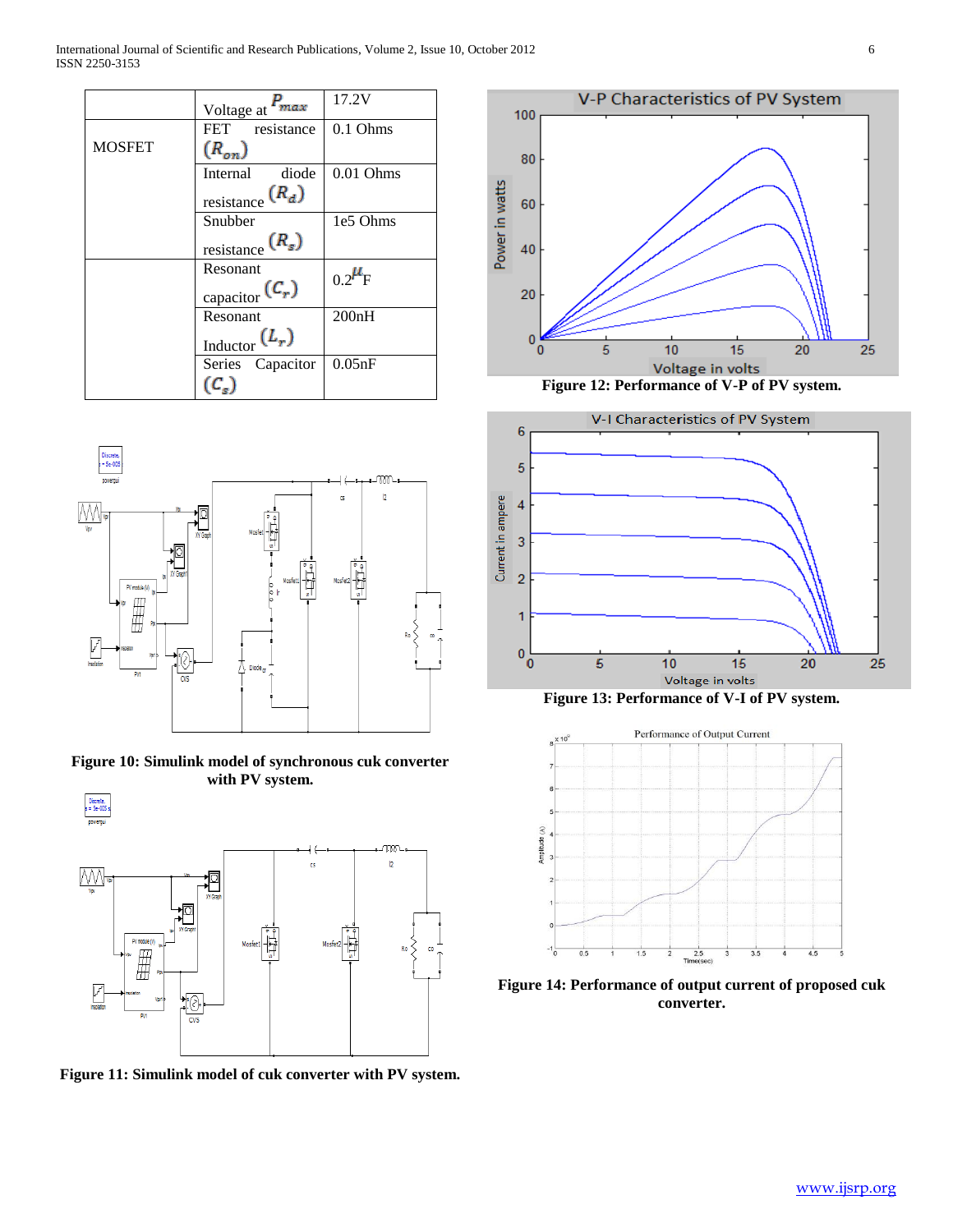

**Figure 15: Performance of output voltage of proposed cuk converter.**

 From the above performances, the output voltage and output current of cuk converter are evaluated at different simulation period. According to the simulation period variations, the output power of the photovoltaic system is varied. Also, the output power of the proposed cuk converter is evaluated. The evaluated values are tabulated as following them (Table II). Similarly, the output current, voltage and power of cuk converter is evaluated using the model which represented in Figure 11.

**Table II: Output voltage, current and power of synchronous cuk converter.**

| Time<br>in sec | Output<br>voltage in<br>volts | Output<br>current in<br>amp | Output<br>power<br>in<br>watts |
|----------------|-------------------------------|-----------------------------|--------------------------------|
| $T=1$          | 15                            | 0.5                         | 7.5                            |
| $T=2$          | 34                            | 1.5                         | 51                             |
| $T=3$          | 52                            | 2.8                         | 145                            |
| $T=4$          | 68                            | 4.8                         | 326.4                          |
| $T=5$          | 85                            | 7.4                         | 629                            |

In Table II, the voltage  $(V_o)$  and current  $(I_o)$ calculated from figure 5 and 6. Using these calculated values, the output power is calculated  $(P_o = V_o * I_o)$ . Then the converter efficiency of both proposed synchronous cuk converter and cuk converter are calculated. The converter efficiency expression is given as following them.

$$
Converter\,efficiency = \frac{P_o}{(P_o + coverter\,losses)} \times 100
$$

 The converter losses are varied in both synchronous cuk converter and cuk converter. In proposed synchronous cuk converter, the converter loss is 190 mW (0.19W). The converter loss of cuk converter is 445 mW (0.445W). These converter losses are based on the main MOSFET switching time. From the analyzed values, the following performances are obtained. The performance of synchronous cuk converter output power, performance of converter efficiency and performance of efficiency deviation are illustrated in Figure 16, 17 and 18

respectively. Then, the efficiency deviation of proposed converter is calculated by the following expression.



**Figure 16: Performance of synchronous cuk converter output power.**



**Figure 17: Performance of converter efficiency.**



**Figure 18: Performance of efficiency deviation.**

 From the comparative analysis, it is revealed that the proposed synchronous cuk converter is better when compared to the cuk converter. The proposed converter efficiency is deviated more than the cuk converter. Hence, the proposed synchronous cuk converter is better than the cuk converter for the photovoltaic application.